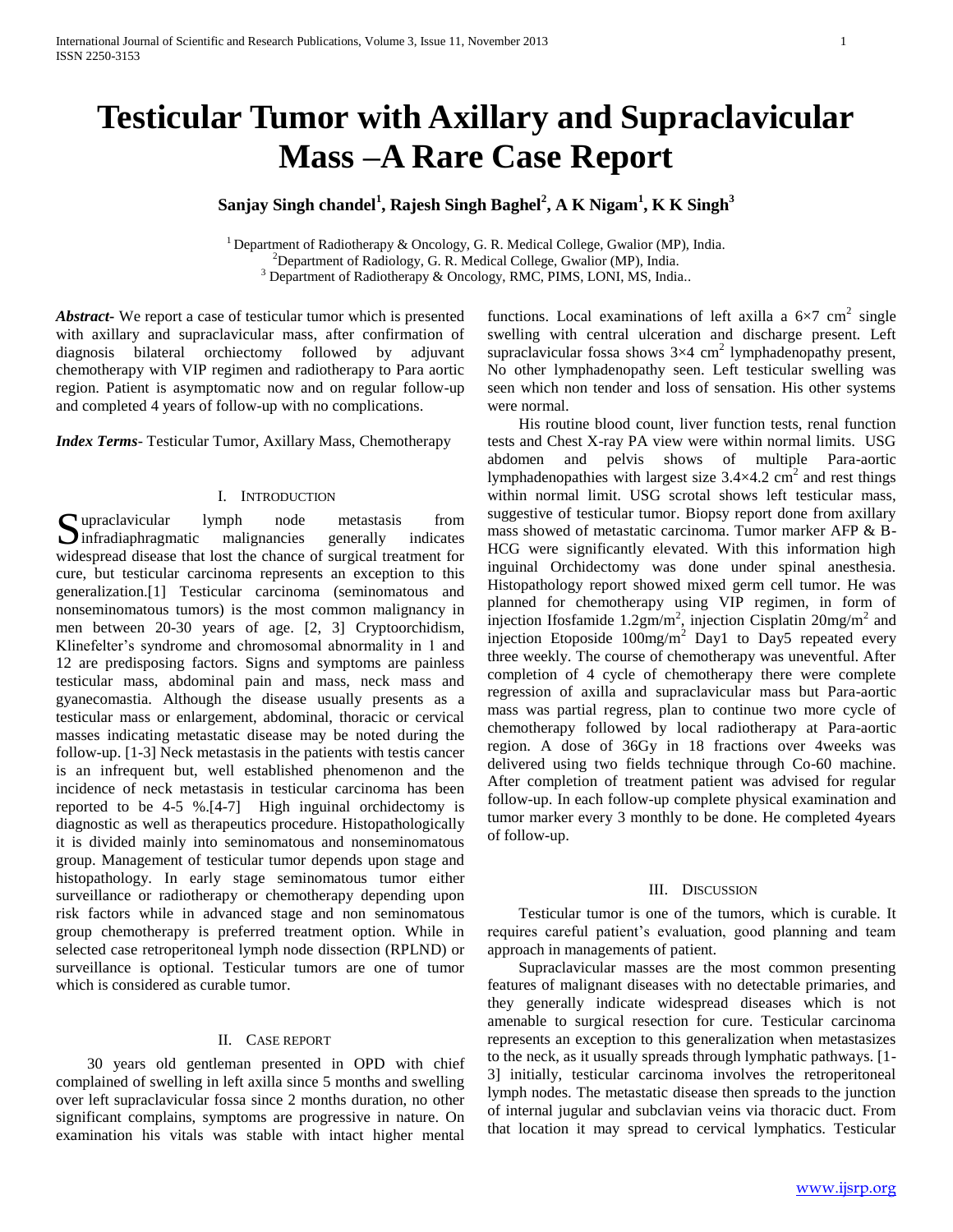carcinoma which metastasizes to the neck most commonly presents as a Virchow's node.[3] Therefore, a young man presenting with a supraclavicular mass, especially on the left side, should be suspected for testis cancer.

 Testicular tumors are 96 % malignant and these are subdivided into seminomatous and nonseminomatous testicular carcinoma. Nonseminomatous testicular carcinomas are initially staged by physical examination, measurement of serologic tumor markers and computerized tomography scanning. [2, 5] Majority of the cases of nonseminomatous testicular carcinoma are diagnosed at early stage. An evidence of metastasis above the diaphragm, usually in the thorax, indicates advanced disease which is relatively rare and has poor prognosis. [2, 5] Nonseminomatous testicular carcinomas are treated by chemotherapy subsequent to orchiectomy. Aggressive chemotherapy can cause a histologic transformation leading the conversion of this lesion to a teratoma with scar and necrosis. Most likely, the chemotherapeutics selectively destroy the carcinomatous component leaving teratomatous remnants behind. In the majority of the cases, residual disease histologically consists of these teratomatous elements. Although teratoma is a nonmetastasizing form of testicular carcinoma, there is always some risk of eventual reversion of teratoma to its malignant counterpart. Therefore, surgical resection of the postchemotherapy residual disease is recommended to control the disease and to avoid fatal complications due to progressive local growth.  $[4, 5]$ 

 Surgery (Orchidectomy) and chemotherapy were the mainstays of treatment, but radiotherapy is treatment of choice in early stage seminomatous tumors. Nowadays role of radiotherapy in testicular tumor is limited due to availability of chemotherapy which gives equal results to radiotherapy while on radiotherapy long term morbidity is high. Bleomycin, Etoposide and Cisplatinum is drug of choice for testicular tumor.

 Nowadays, newer treatment modalities like 3D Conformal Radiotherapy and Intensity modulated radiation therapy (IMRT) dramatically reduce dose to non-target tissues like kidney, spinal cord, small bowel etc when radiotherapy is given to para-aortic region.

 We reported a case which is unique in presentation because it presented with axilla mass which is very rare presentation of testicular tumour. (As shown: Figure No.1 & 2 showing mass in axilla & supraclavicular before chemotherapy and Figure No.3 & 4 showing mass in axilla & supraclavicular after chemotherapy).



**Figure 1**



**Figure 2**